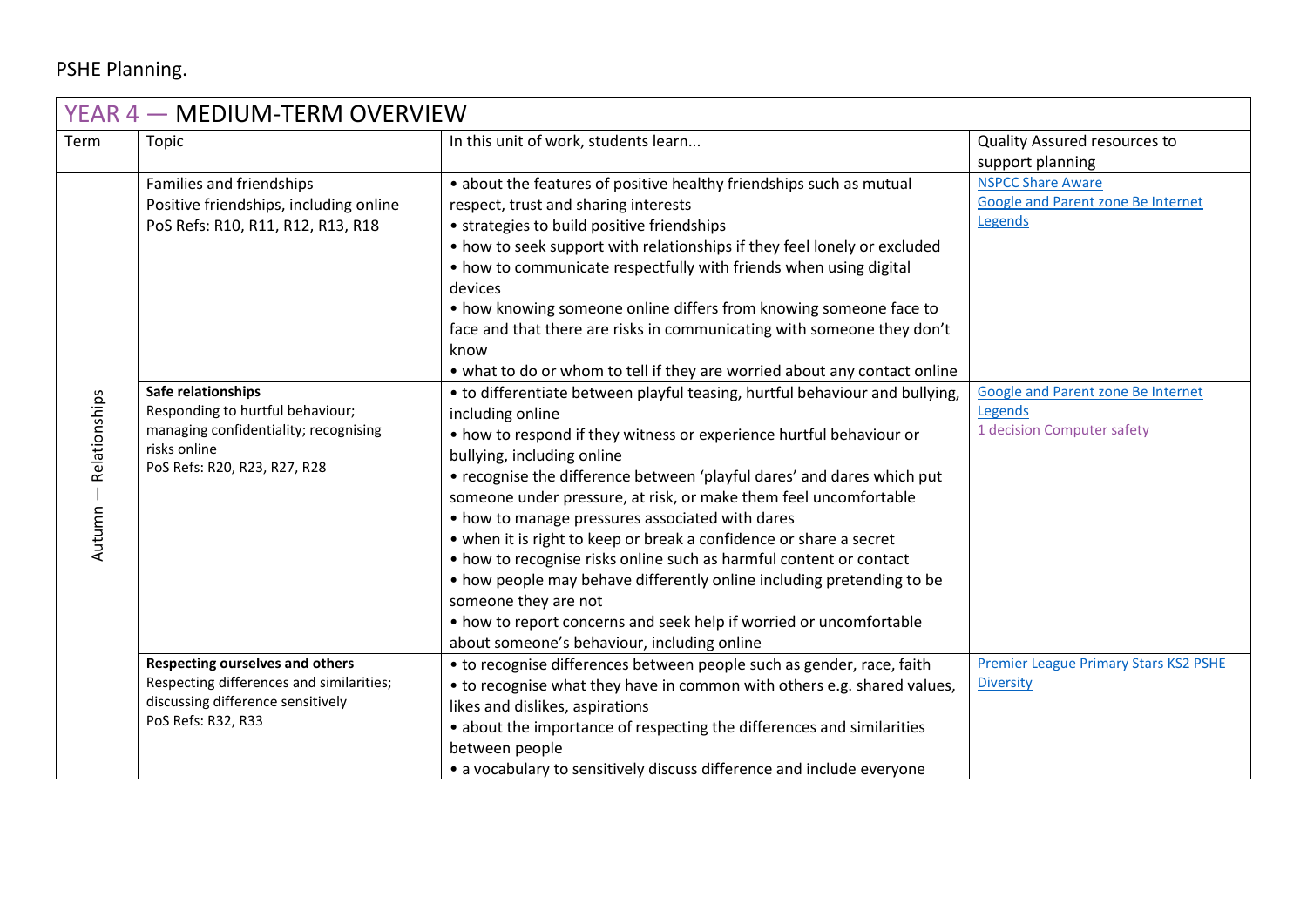|                           | <b>Belonging to a community</b>              | • the meaning and benefits of living in a community                      | PSHE association Inclusion, belonging |
|---------------------------|----------------------------------------------|--------------------------------------------------------------------------|---------------------------------------|
|                           | What makes a community; shared               | • to recognise that they belong to different communities as well as the  | and addressing extremism KS2 Lesson   |
|                           | responsibilities                             | school community                                                         |                                       |
|                           | PoS Refs: L4, L6, L7                         | • about the different groups that make up and contribute to a            | <b>Belonging to a community</b>       |
|                           |                                              | community                                                                |                                       |
|                           |                                              | • about the individuals and groups that help the local community,        | <b>Compassionate class KS2 RSPCA</b>  |
|                           |                                              | including through volunteering and work                                  |                                       |
|                           |                                              | • how to show compassion towards others in need and the shared           |                                       |
|                           |                                              | responsibilities of caring for them                                      |                                       |
|                           |                                              |                                                                          |                                       |
| Living in the wider world | <b>Media literacy and Digital resilience</b> | • that everything shared online has a digital footprint                  |                                       |
|                           | How data is shared and used                  | • that organisations can use personal information to encourage people to |                                       |
|                           | PoS Refs: L13, L14                           | buy things                                                               |                                       |
|                           |                                              | • to recognise what online adverts look like                             |                                       |
|                           |                                              | • to compare content shared for factual purposes and for advertising     |                                       |
|                           |                                              | • why people might choose to buy or not buy something online e.g. from   |                                       |
|                           |                                              | seeing an advert                                                         |                                       |
|                           |                                              | • that search results are ordered based on the popularity of the website |                                       |
| Spring                    |                                              | and that this can affect what information people access                  |                                       |
|                           | <b>Money and Work</b>                        | • how people make different spending decisions based on their budget,    |                                       |
|                           | Making decisions about money; using          | values and needs                                                         |                                       |
|                           | and keeping money safe                       | • how to keep track of money and why it is important to know how much    |                                       |
|                           | PoS Refs: L17, L19 L20, L21                  | is being spent                                                           |                                       |
|                           |                                              | • about different ways to pay for things such as cash, cards, e-payment  |                                       |
|                           |                                              | and the reasons for using them                                           |                                       |
|                           |                                              | • that how people spend money can have positive or negative effects on   |                                       |
|                           |                                              | others e.g. charities, single use plastics                               |                                       |